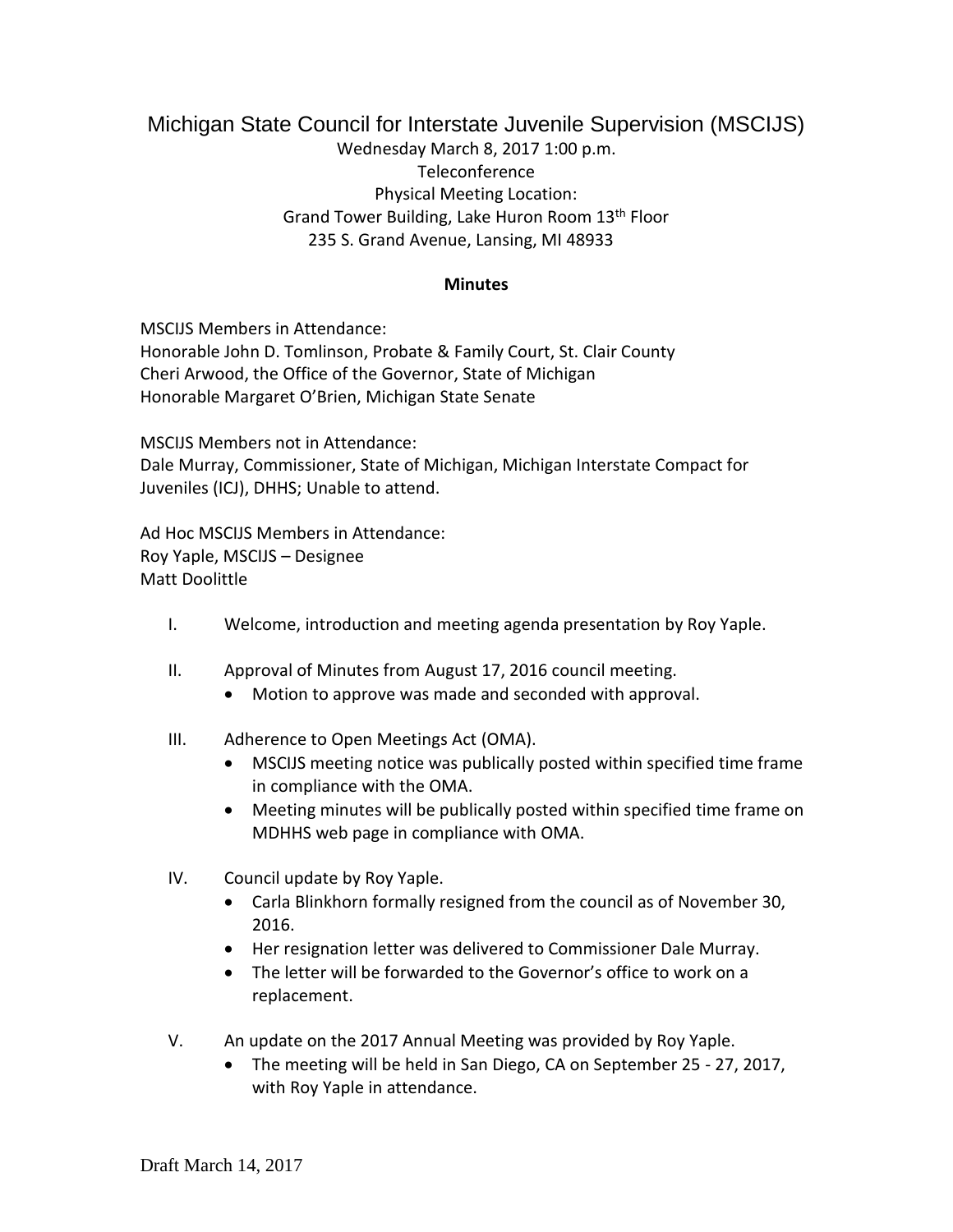- VI. OAG Audit update by Roy Yaple.
	- The audit is coming to a close.
	- MDHHS is working with the OAG on developing draft findings and considering its responses.
- VII. Presentation of the ICJ rule proposals by Roy Yaple.
	- Rule proposals will be released by National ICJ to the public in August 2017.
	- Follow-up discussion will be held at the next council meeting, when proposals can be reviewed.
- VIII. Presentation of ICJ 2017 National Performance Monitoring by Roy Yaple.
	- 2017 is the third year that performance monitoring has been done by National ICJ.
	- Five rules and two policy statements were reviewed.
	- Overall, the audit went well for MI ICJ.
	- The MI ICJ office has issued an ICJ Program Instruction to emphasize password change requirements; the office intends to propose a JIDS technical improvement via the Midwest Region to automatically alert JIDS users when their password is due for change.
	- 23 out of 25 home evaluations reviewed were completed within required timeframes.
	- MI ICJ is working to achieve 100% timeliness.
- IX. Presentation of National ICJ Judicial Bench Card by Roy Yaple.
	- The updated Judicial Bench Card was distributed within MDHHS and the State Court Administrative Office (SCAO) to serve as a reference for courts.
	- Questions at the end of the presentation included:
		- i. Was the bench card provided to any judicial associations?
		- ii. When the bench card was provided to SCAO, did they identify that they would distribute it to the courts?

Follow-up discussion revealed that the bench card has not been distributed to any judicial associations. The bench card has also not been distributed by SCAO yet to the courts. SCAO is deciding how to best distribute it and will be sending it soon. Upon receipt of the bench card from SCAO, Judge Tomlinson has agreed to send the bench card to judicial groups.

X. Presentation of Michigan ICJ Return Analysis by Roy Yaple.